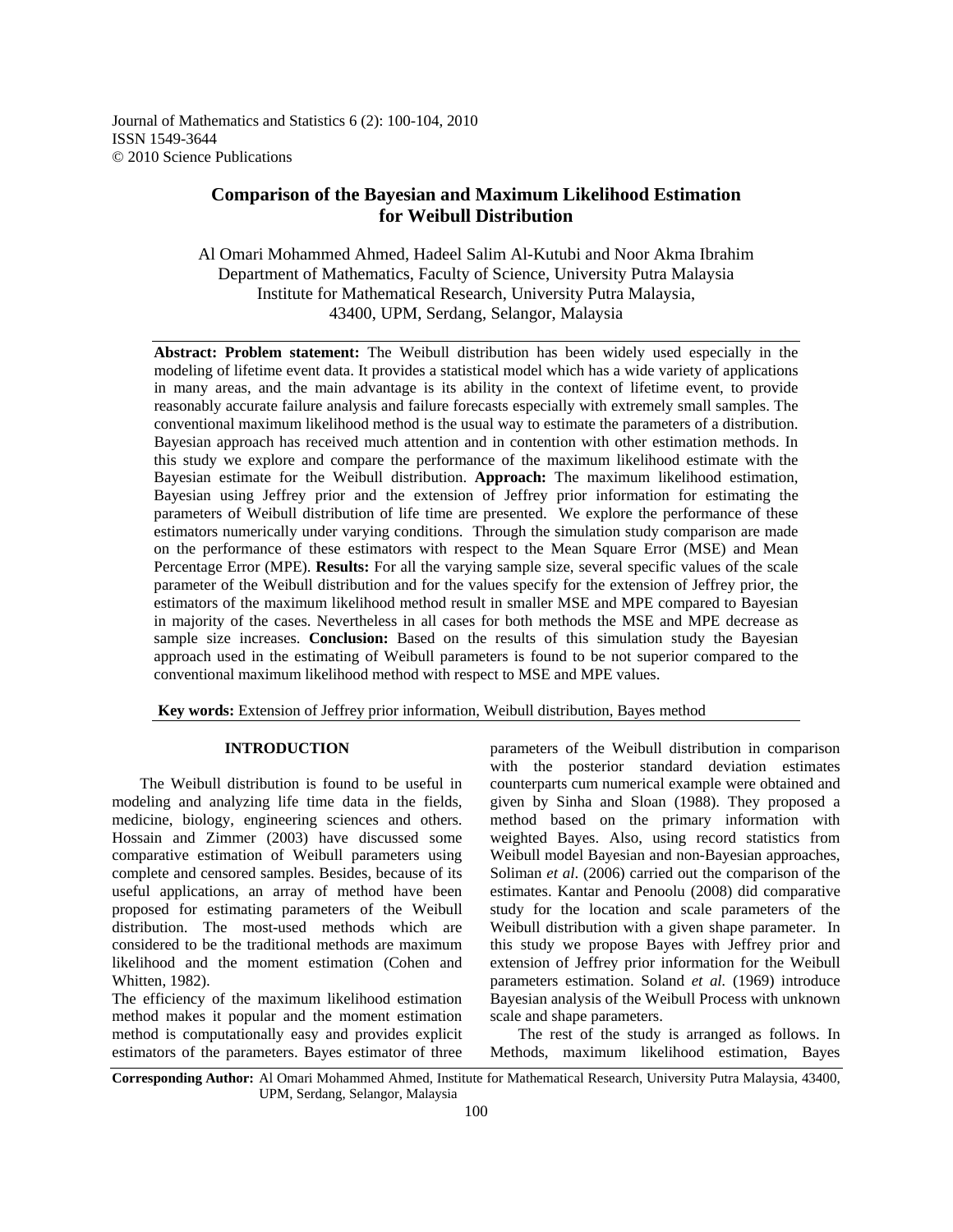estimator with the Jeffrey prior and the new extension of Jeffrey prior information are presented. In Results, simulation study is discussed and the results are presented and followed by the conclusion

# **MATERIALS AND METHODS**

**Maximum likelihood estimation:** We introduce the concept of maximum likelihood estimation with Weibull distribution. We have set of random lifetime  $t_1,..., t_n$  and vectors of unknown parameters  $\theta = (\theta_1,..., \theta_n)$  $\theta_n$ ) and  $p = (p_1, \ldots, p_n)$  then Let  $(t, \theta, p)$  is the likelihood function:

$$
L(t; \theta, p) = \prod_{i=1}^{n} f(t_i; \theta, p)
$$

 The ith elements of the score vector with respect to  $\theta$  and p:

$$
U_{i}(\theta) = \frac{\partial L(t, \theta, p)}{\partial \theta_{i}}
$$

$$
U_{i}(p) = \frac{\partial L(t, \theta, p)}{\partial p_{i}}
$$

Let  $(t_i,..., t_n)$  be the set of random lifetime from Weibull distribution with parameters  $\theta$  and p.

 The probability density function of Weibull distribution is given:

$$
f(t; \theta, p) = \frac{p}{\theta} t^{p-1} \exp(-\frac{t^p}{\theta})
$$

The likelihood function is:

$$
L(t; \theta, p) = \prod_{i=1}^{n} f(t_i; \theta, p)
$$
  
= 
$$
\prod_{i=1}^{n} \frac{p}{\theta} \exp\left(-\frac{t_i^p}{\theta}\right)
$$

The score vectors are:

$$
U(\theta) = \frac{\partial \ln L(t; \theta, p)}{\partial \theta}
$$

$$
= -\frac{n}{\theta} + \frac{\sum_{i=1}^{n} t_i^p}{\theta^2}
$$

$$
U(p) = \frac{\partial \ln L(t; \theta, p)}{\partial p}
$$
  
=  $-\frac{n}{\theta} + \sum_{i=1}^{n} \ln(t_i) - \frac{\sum_{i=1}^{n} t_i^p \ln(t_i)}{\theta}$ 

Let  $U(\theta)$  equal to zero, then the maximum likelihood estimator is:

$$
\hat{\theta}_M = \frac{\sum_{i=1}^n t_i^p}{n} \tag{1}
$$

The shape parameter p is taken to be constant.

**Bayes estimation:** Let  $t_1, \ldots, t_n$  be a random sample of size n with distribution function  $F(t,\theta,p)$  and probability density function  $f(t,\theta,p)$ .

 In the Weibull case, we assumed that the probability density function of the lifetime is given by:

$$
f(t; \theta, p) = \frac{p}{\theta} t^{p-1} \exp(-\frac{t^p}{\theta})
$$

**Jeffrey prior information:** We find Jeffery prior by taking  $g(q) \propto \sqrt{I(\theta)}$ , where:

$$
g(\theta) = k\sqrt{I(\theta)}
$$
 then  

$$
g(\theta) = k\frac{\sqrt{n}}{\theta}
$$
 with k a constant

 We can found Bayes estimator with Jeffrey prior of parametric distribution by using conditional distribution, depend on joint probability density function and marginal probability density function, so the conditional distribution is given by:

$$
\Pi(t_1, ..., t_n; \theta, p) = \frac{H(t_1, ..., t_n; \theta, p)}{p(t_1, ..., t_n)}
$$

The joint probability density function  $f(t_1,...,t_n,\theta,p)$  is given by:

$$
H(t_1, \ldots, t_n; \theta, p) = \prod_{i=1} f(t; \theta, p) g(\theta)
$$

n

$$
= \frac{k\sqrt{np^n}}{\theta^{n+1}} \left( (p-1)\sum_{i=1}^n \ln L_i - \frac{\sum_{i=1}^n t_i^p}{\theta} \right)
$$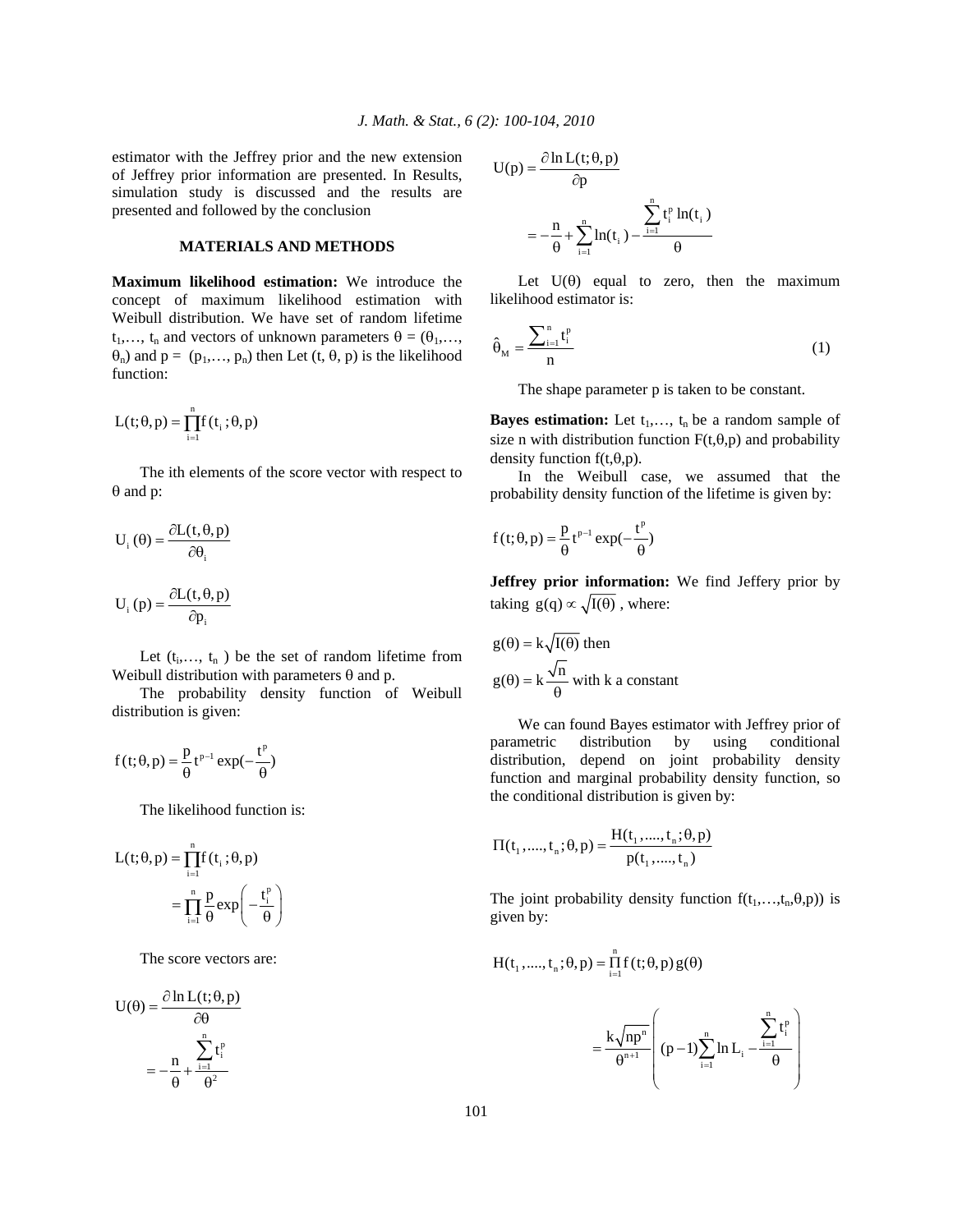The marginal probability density function of  $(t_1,...,t_n)$  is given by:

$$
p(t_1, ..., t_n) = \int H(t_1, ..., t_n) d\theta
$$
  
= 
$$
\frac{k \sqrt{np^n (n-1)!}}{\sum_{i=1}^n t_i^p)^n} exp((p-1) \sum_{i=1}^n \ln t_i)
$$

 Then the conditional probability density function of  $\theta$  given the data  $(t_1,...,t_n)$  by:

$$
\Pi(t_1, ..., t_n; \theta, p) = \frac{H(t_1, ..., t_n; \theta, p)}{p(t_1, ..., t_n)}
$$

$$
= \frac{\left(\sum_{i=1}^n t_i^p\right)^n}{\theta^{n+1}(n-1)!} \exp\left(-\frac{\sum_{i=1}^n t_i^p}{\theta}\right)
$$

 By using squared error loss function  $\ell$   $(\hat{\theta} - \theta) = c(\hat{\theta} - \theta)^2$ , the Risk function is:

$$
R(\hat{\theta} - \theta) = E\ell(\hat{\theta} - \theta)
$$
  
= 
$$
\int_{0}^{\infty} \ell(\hat{\theta} - \theta) \Pi(t_1, ..., t_n; \theta, p) d\theta
$$
  
= 
$$
c\hat{\theta}^2 - 2c\hat{\theta} \int_{0}^{n} \frac{(\sum_{i=1}^{n} t_i^p)^n}{\theta^{n+1} (n-1)!} exp(-\frac{\sum_{i=1}^{n} t_i^p}{\theta}) d\theta + \psi(\theta)
$$

Let  $\frac{\partial R(\hat{\theta} - \theta)}{\partial \hat{\theta}} = 0$ , then the Bayes estimator is:

 $\sum_{\text{BJ}}^n = \frac{\left(\sum_{i=1}^n t_i^p\right)^n}{\left(\frac{1}{n}\right)^n} \exp\left(\frac{1}{n}\right)^n$  $\mathbf{0}$  $(\sum t_i^p)^n$   $\sum t_i^p$  $\hat{\theta}_{\text{BJ}} = \frac{\left(\sum_{i=1}^{t_i^p}\right)^n}{(n-1)!} \int_{0}^{\infty} \theta^{-n} \exp(\frac{i=1}{\theta})$ 

the scale parameter for Jeffrey prior is:

$$
\hat{\theta}_{\text{BJ}} = \frac{\sum_{i=1}^{n} t_i^{\text{P}}}{n-1}
$$
 (2)

**Extension of Jeffery Prior Information:** The extension of Jeffrey prior is taking  $g(\theta) \propto [(I(\theta))]^c$ ,  $c \in R^+$ 

then  $g(q) = k \frac{n^{c}}{2^{r}}$  $g(q) = k \frac{n^{c}}{\theta^{2c}} k$  is a constant.

 The same way above, we can find the Bayes estimator with extension of Jeffrey prior depend on conditional probability density function as following: The joint probability density function is given by:

$$
H(t_1, ..., t_n, \theta, p) = \prod_{i=1}^n f(t, \theta, p)g(\theta)
$$
  
= 
$$
\frac{\operatorname{kn}^c p^n}{\theta^{2c+n}} \exp\left( (p-1) \sum_{i=1}^n \ln t_i - \frac{\sum_{i=1}^n t_i^p}{\theta} \right)
$$

 The marginal probability density function of  $(t_1,...,t_n)$  is given by:

$$
P(t_1, ..., t_n) = \int H(t_1, ..., t_n; \theta, p) d\theta
$$
  
= 
$$
\frac{\text{kn}^c p^n \exp((p-1)\sum_{i=1}^n \ln t_i)(2c+n-2)!}{(\sum_{i=1}^n t_i^p)^{2c+n-1}}
$$

The conditional probability density function of  $\theta$ given by:

$$
\Pi(t_1, ..., t_n; \theta, p) = \frac{H(t_1, ..., t_n; \theta, p)}{p(t_1, ..., t_n)}
$$

$$
= \frac{\left(\sum_{i=1}^n t_i^p\right)^{2c+n-1} \exp\left(-\frac{p}{\theta}\right)}{\theta^{2c+n} (2c+n-2)!}
$$

The Risk function:

$$
R(\hat{\theta} - \theta) = E\ell(\hat{\theta} - \theta)
$$
  
= 
$$
\int_{0}^{\infty} \ell(\hat{\theta} - \theta) \Pi(t_1, ..., t_n; \theta, p) d\theta
$$
  
= 
$$
c\hat{\theta}^2 - 2c\hat{\theta} \int_{0}^{n} \frac{(\sum_{i=1}^{n} t_i^p)^{2c+n-1} \exp(-\frac{\sum_{i=1}^{n} t_i^p}{\theta})}{\theta^{2c+n} (2c+n-2)!} d\theta + \psi(\theta)
$$

Let 
$$
\frac{\partial R(\hat{\theta} - \theta)}{\partial \hat{\theta}} = 0
$$
, then the Bayes estimator is:

$$
\hat{\theta}_{BE} = \frac{\left(\sum_{i=1}^{n} t_i^p\right)^{2c+n-1}}{(2c+n-2)!} \int_0^\infty \frac{1}{\theta^{2c+n-1}} exp\left(-\frac{\sum_{i=1}^{n} t_i^p}{\theta}\right) d\theta
$$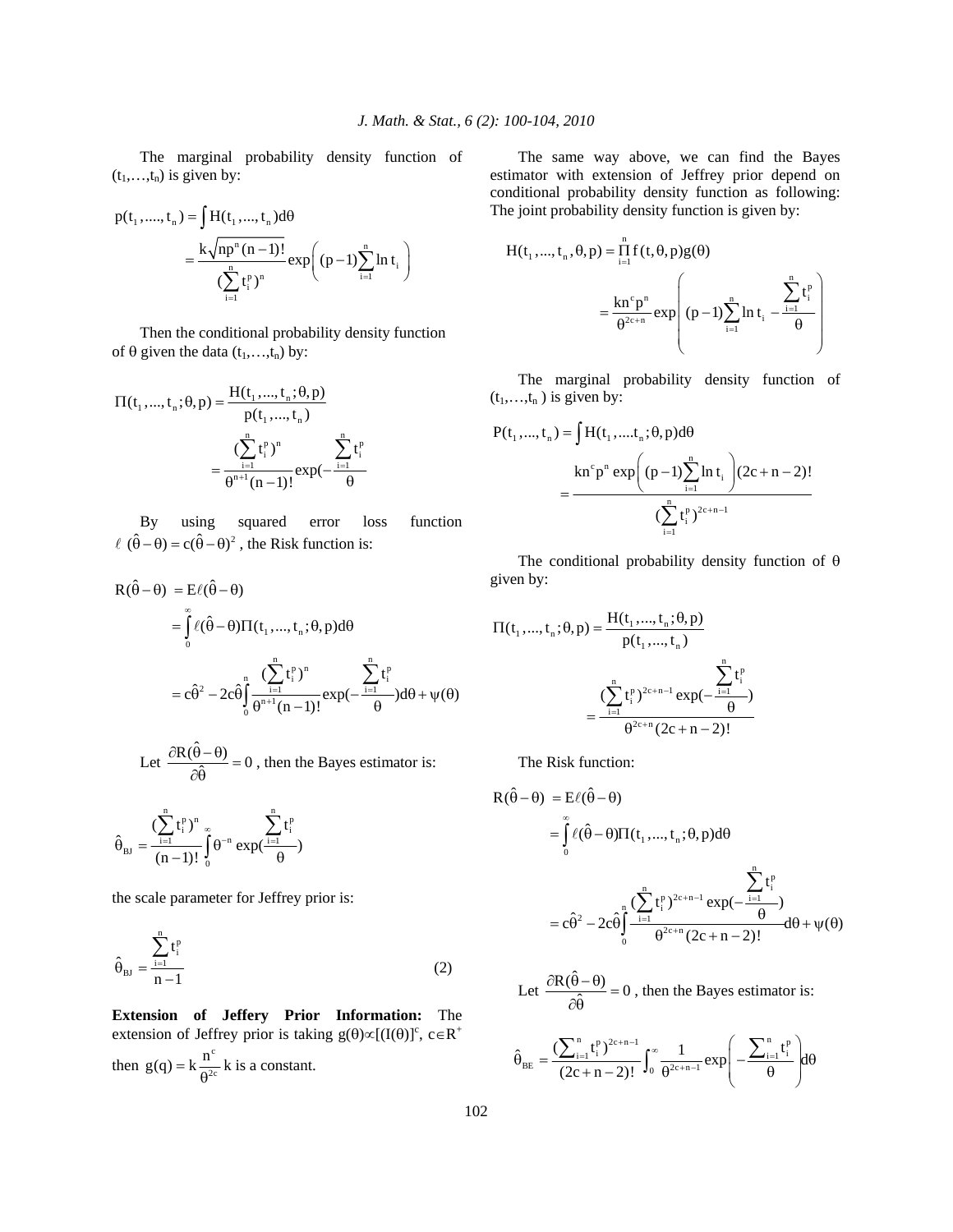the scale parameter for extension Jeffrey prior is:

$$
\hat{\theta}_{BE} = \frac{\sum_{i=1}^{n} t_i^p}{2c + n - 2}
$$
 (3)

#### **RESULTS**

In this simulation study, we have chosen  $n = 25$ , 50, 100 to represent small moderate and large sample size, several values of parameter  $\theta = 0.5$ , 1.5 and  $p = 0.8, 1.2$ , two values of Jeffery extension  $c = 0.4, 0.8$ .

| Table 1: MSE estimated parameters of Weibull distribution |          |              |     |            |        |           |  |  |
|-----------------------------------------------------------|----------|--------------|-----|------------|--------|-----------|--|--|
| Size                                                      | $\theta$ | $\mathsf{C}$ | P   | <b>MLE</b> | Bayes  | Extension |  |  |
| 25                                                        | 0.5      | 0.4          | 0.8 | 0.0190     | 0.0243 | 0.0256    |  |  |
|                                                           |          |              | 1.2 | 0.0118     | 0.0105 | 0.0103    |  |  |
|                                                           |          | 0.8          | 0.8 | 0.0190     | 0.0243 | 0.0209    |  |  |
|                                                           |          |              | 1.2 | 0.0118     | 0.0105 | 0.0112    |  |  |
|                                                           | 1.5      | 0.4          | 0.8 | 0.0908     | 0.0874 | 0.0876    |  |  |
|                                                           |          |              | 1.2 | 0.1238     | 0.1549 | 0.1627    |  |  |
|                                                           |          | 0.8          | 0.8 | 0.0908     | 0.0874 | 0.0887    |  |  |
|                                                           |          |              | 1.2 | 0.1238     | 0.1549 | 0.1348    |  |  |
| 50                                                        | 0.5      | 0.4          | 0.8 | 0.0122     | 0.0143 | 0.0148    |  |  |
|                                                           |          |              | 1.2 | 0.0083     | 0.0074 | 0.0072    |  |  |
|                                                           |          | 0.8          | 0.8 | 0.0122     | 0.0143 | 0.0130    |  |  |
|                                                           |          |              | 1.2 | 0.0083     | 0.0074 | 0.0079    |  |  |
|                                                           | 1.5      | 0.4          | 0.8 | 0.0543     | 0.0500 | 0.0493    |  |  |
|                                                           |          |              | 1.2 | 0.0702     | 0.0817 | 0.0844    |  |  |
|                                                           |          | 0.8          | 0.8 | 0.0543     | 0.0500 | 0.0524    |  |  |
|                                                           |          |              | 1.2 | 0.0702     | 0.0817 | 0.0745    |  |  |
| 100 0.5                                                   |          | 0.4          | 0.8 | 0.0090     | 0.0100 | 0.0094    |  |  |
|                                                           |          |              | 1.2 | 0.0062     | 0.0057 | 0.0056    |  |  |
|                                                           |          | 0.8          | 0.8 | 0.0090     | 0.0100 | 0.0094    |  |  |
|                                                           |          |              | 1.2 | 0.0062     | 0.0057 | 0.0060    |  |  |
|                                                           | 1.5      | 0.4          | 0.8 | 0.0340     | 0.0313 | 0.0308    |  |  |
|                                                           |          |              | 1.2 | 0.0442     | 0.0492 | 0.0503    |  |  |
|                                                           |          | 0.8          | 0.8 | 0.0340     | 0.0313 | 0.0329    |  |  |
|                                                           |          |              | 1.2 | 0.0442     | 0.0492 | 0.0461    |  |  |

| Table 2: MPE of estimated parameters of Weibull distribution |     |     |     |            |              |           |  |  |  |
|--------------------------------------------------------------|-----|-----|-----|------------|--------------|-----------|--|--|--|
| Size $\theta$                                                |     | C   | P   | <b>MLE</b> | <b>Bayes</b> | Extension |  |  |  |
| 25                                                           | 0.5 | 0.4 | 0.8 | 0.2146     | 0.2449       | 0.2519    |  |  |  |
|                                                              |     |     | 1.2 | 0.1806     | 0.1673       | 0.1653    |  |  |  |
|                                                              |     | 0.8 | 0.8 | 0.2146     | 0.2449       | 0.2257    |  |  |  |
|                                                              |     |     | 1.2 | 0.1806     | 0.1673       | 0.1748    |  |  |  |
|                                                              | 1.5 | 0.4 | 0.8 | 0.1636     | 0.1588       | 0.1585    |  |  |  |
|                                                              |     |     | 1.2 | 0.1827     | 0.2040       | 0.2091    |  |  |  |
|                                                              |     | 0.8 | 0.8 | 0.1636     | 0.1588       | 0.1610    |  |  |  |
|                                                              |     |     | 1.2 | 0.1827     | 0.2040       | 0.1904    |  |  |  |
| 50                                                           | 0.5 | 0.4 | 0.8 | 0.1753     | 0.1916       | 0.1951    |  |  |  |
|                                                              |     |     | 1.2 | 0.1539     | 0.1435       | 0.1416    |  |  |  |
|                                                              |     | 0.8 | 0.8 | 0.1753     | 0.1916       | 0.1815    |  |  |  |
|                                                              |     |     | 1.2 | 0.1539     | 0.1435       | 0.1495    |  |  |  |
|                                                              | 1.5 | 0.4 | 0.8 | 0.1281     | 0.1218       | 0.1208    |  |  |  |
|                                                              |     |     | 1.2 | 0.1386     | 0.1497       | 0.1522    |  |  |  |
|                                                              |     | 0.8 | 0.8 | 0.1281     | 0.1218       | 0.1254    |  |  |  |
|                                                              |     |     | 1.2 | 0.1386     | 0.1497       | 0.1428    |  |  |  |
| 100                                                          | 0.5 | 0.4 | 0.8 | 0.1574     | 0.1673       | 0.1613    |  |  |  |
|                                                              |     |     | 1.2 | 0.1383     | 0.1315       | 0.1302    |  |  |  |
|                                                              |     | 0.8 | 0.8 | 0.1574     | 0.1673       | 0.1613    |  |  |  |
|                                                              |     |     | 1.2 | 0.1383     | 0.1315       | 0.1356    |  |  |  |
|                                                              | 1.5 | 0.4 | 0.8 | 0.1031     | 0.0981       | 0.0953    |  |  |  |
|                                                              |     |     | 1.2 | 0.1097     | 0.1167       | 0.1213    |  |  |  |
|                                                              |     | 0.8 | 0.8 | 0.1031     | 0.0981       | 0.1010    |  |  |  |
|                                                              |     |     | 1.2 | 0.1097     | 0.1167       | 0.1124    |  |  |  |

The number of replication used was  $R = 1000$ . The simulation program was written by using Matlab program. After the parameter was estimated, Mean Square Error (MSE) and Mean Percentage Error (MPE) were calculated to compare the methods of estimation, where:

$$
MSE(\theta) = \frac{\sum_{i=1}^{1000} (\hat{\theta}_i - \theta)^2}{R} \qquad MPE(\theta) = \frac{\sum_{i=1}^{1000} \left| \frac{\hat{\theta}_i - \theta}{\theta} \right|}{R}
$$

 The results of the simulation study are summarized and tabulated in Table 1-2 for the MSE and the MPE of the three estimators for all sample size and  $\theta$ , p values respectively.

 In each row of Table 1-2 we have three values of estimators that is the MLE estimator, Jeffrey prior and extension of Jeffrey prior. The best method is the method that gives the smallest value of (MSE) and (MPE).

#### **DISCUSSION**

 In Table 1, when we compared parametric estimators of Weibull distribution in Maximum Likelihood (MLE) and Bayes using Jeffery prior and extension of Jeffery prior by Mean Square Error (MSE) we find the best estimator is Maximum Likelihood (MLE) by 50% but it is clear from the Table 1 when  $c = 0.4$  the Maximum Likelihood (MLE) is equal to extension of Jeffrey prior and when  $c = 0.8$ the maximum likelihood (MLE) is equal to Bayes using Jeffrey prior.

 In Table 2, when we compared parametric estimators of Weibull distribution in Maximum Likelihood (MLE) and Bayes using Jeffery prior and extension of Jeffery prior by Mean Percentage Error (MPE) we find the best estimator is Maximum Likelihood (MLE) by 50% but it is clear from the Table 2 when  $c = 0.4$  the Maximum Likelihood (MLE) is equal to extension of Jeffrey prior and when  $c = 0.8$ the Maximum Likelihood (MLE) is equal to Bayes using Jeffrey prior.

#### **CONCLUSION**

 The estimated parameters of Weibull distribution obtained from the maximum likelihood estimation is the best compared to Bayes. Bayes using extension of Jeffrey prior gives better result than Bayes using Jeffrey prior.